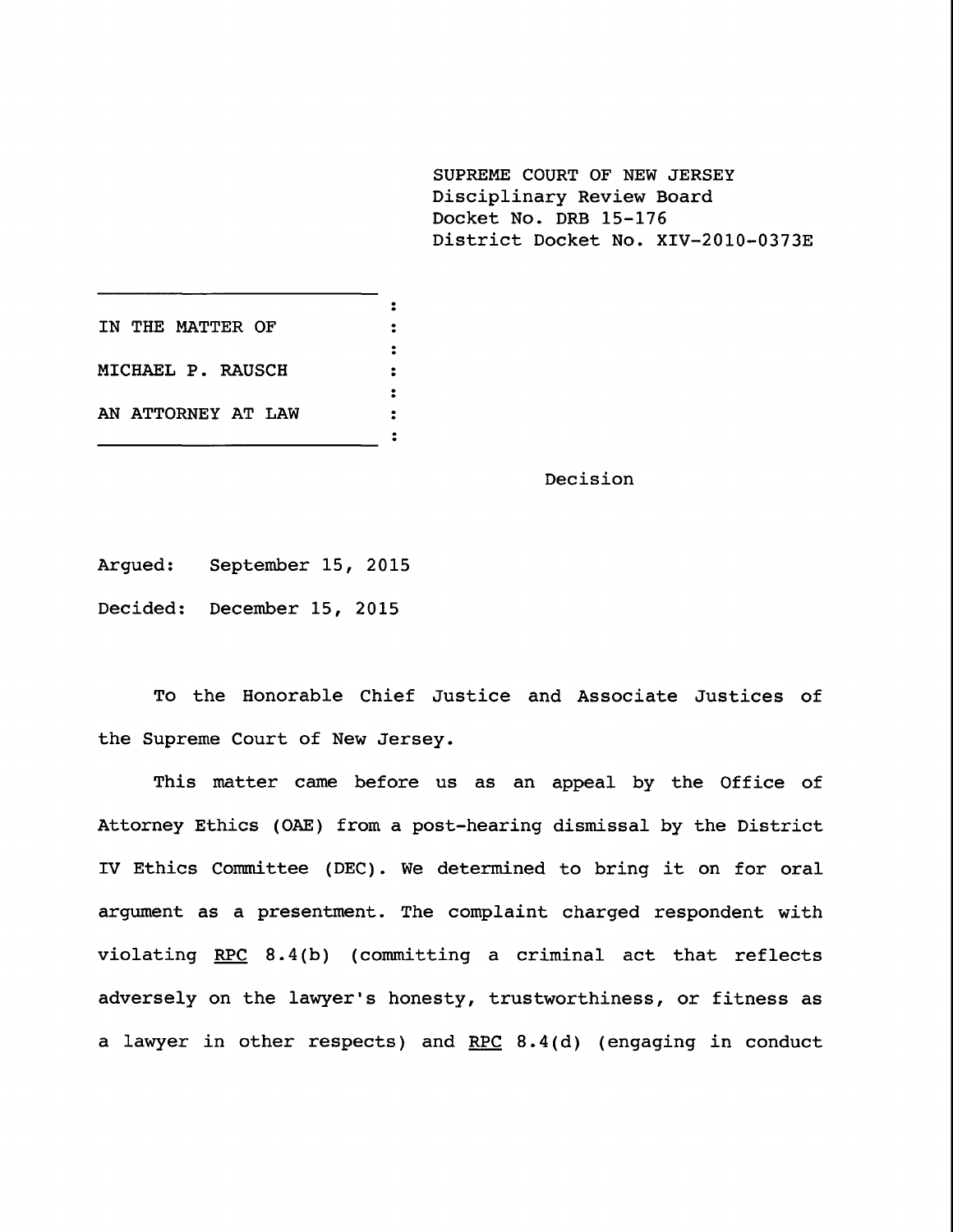prejudicial to the administration of justice). We determined to impose a censure.

Respondent was admitted to the New Jersey bar in 1994 and the Pennsylvania bar in 1995. He practices primarily in Pennsylvania and has no history of discipline in either state.

On August i, 2004, John Fisher, a Pennsylvania attorney, was involved in a single-car accident while driving a Porsche 911 Carrera. Fisher claimed he suffered injuries because of a defective airbag and subsequently brought a products liability claim against Porsche and other claims against Knopf Automotive, the dealership that serviced the automobile. Fisher represented himself in the liability action and respondent represented Porsche.

During the discovery period, respondent filed a motion to compel the inspection of the vehicle. On July 15, 2010, following oral argument at the Lackawanna County Courthouse, the discovery master granted the motion.

Immediately following the hearing and the decision, Fisher became red-faced and continued to question the discovery master regarding the propriety of his ruling. Eventually, Fisher moved to the doorway, thereby preventing respondent from exiting. After the discovery master told the parties to leave, they

 $\overline{c}$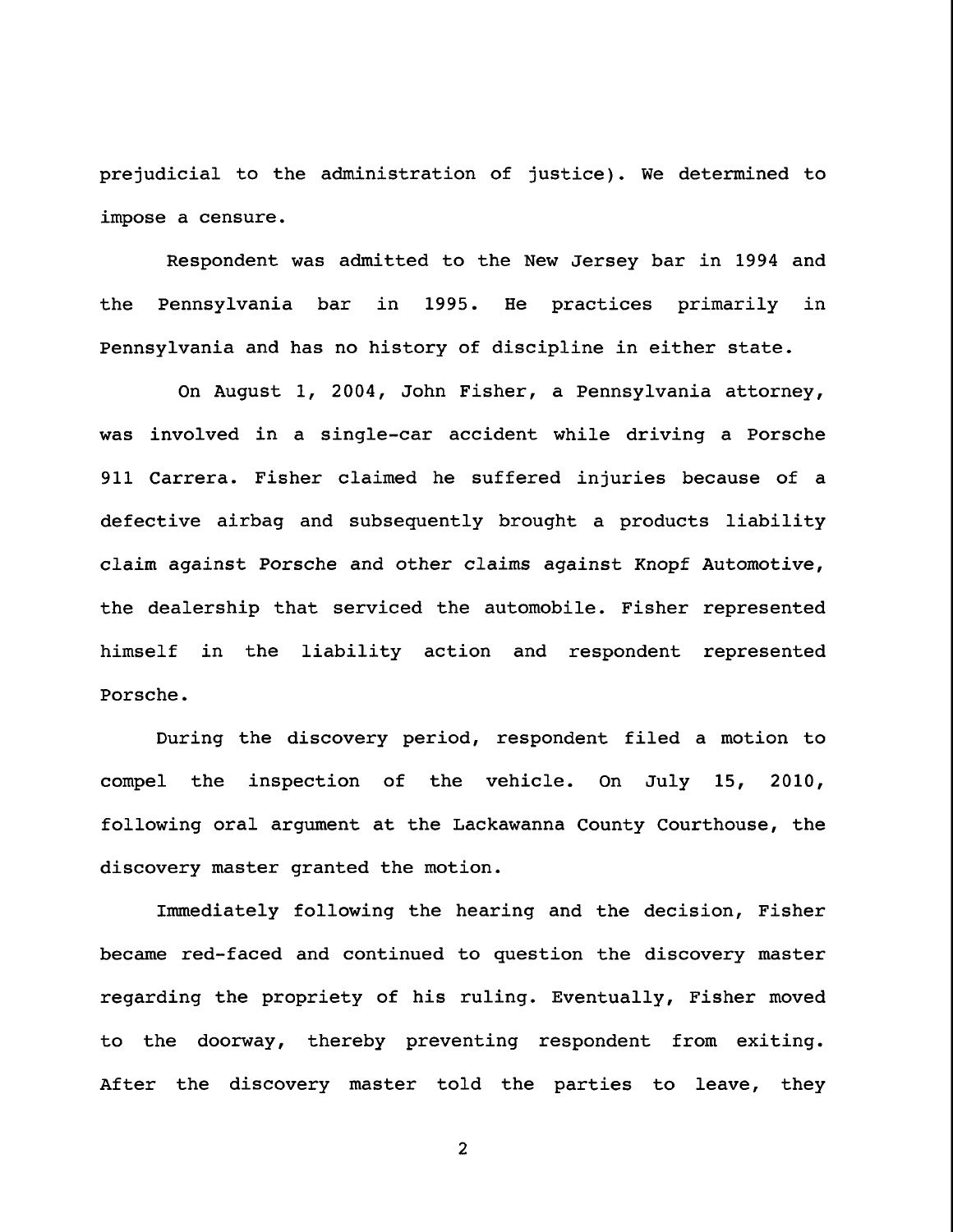walked into the court administrator's office. Still agitated, Fisher continued to speak belligerently to respondent as the two moved from the office to the hallway. Fisher continued to taunt respondent, allegedly spewing expletives while the parties proceeded through glass doors that led to a stairwell.

Despite respondent's repeated attempts to end the conversation and to be left alone, Fisher continued to verbally assault him with obscenities and insults. Once the two men were in the stairwell, Fisher continued to berate respondent, who had his back to Fisher the majority of the time. Based on Fisher's demeanor, his anger, and his actions to that point, respondent was concerned that Fisher would do something physical and so, feared for his safety.

Eventually, while still in the stairwell, respondent reached a tipping point and "bull rush[ed]" Fisher, backing him up against the wall. As part of the rush, respondent hit Fisher in the face with his right hand, having taken three swings at Fisher during the altercation. Eventually, bystanders in the hallway entered the stairwell and separated the two men. The courthouse security cameras captured only some of the incident on video.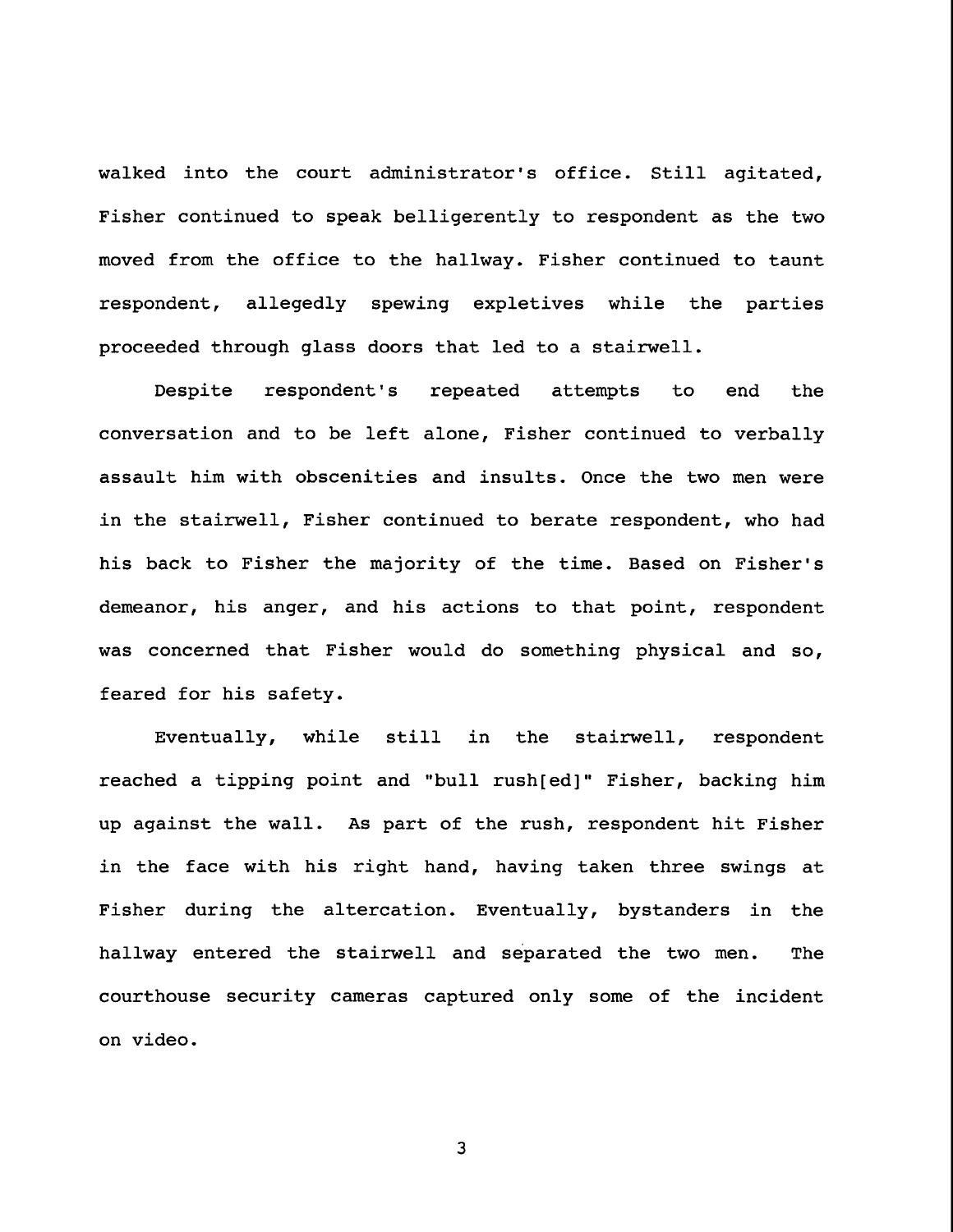Fisher did not seek or require medical attention. Nevertheless, he promptly filed criminal charges against respondent, alleging felony assault and simple assault. In exchange for dismissing the charges, Fisher demanded \$50,000 from respondent. Pennsylvania authorities did not pursue the felony charges. Respondent was admitted to, and successfully completed, Pennsylvania's Accelerated Rehabilitative Disposition program.<sup>1</sup> Subsequently, the simple assault charge was dismissed and expunged. $^2$ 

Respondent admitted that he should not have struck Fisher. He asserted, however, that, based on Fisher's actions, his pursuit of respondent, his demeanor, his verbal abusiveness, and his verbal aggression, respondent believed his actions were reasonable. Respondent expressed regret for his actions, and stated that he wished they had not happened. He did not deny striking Fisher, but was remorseful for the incident. He also conceded that he had overreacted to the perceived threat and

i This program is similar to New Jersey's Pretrial Intervention program.

<sup>&</sup>lt;sup>2</sup> Although expungements are confidential, respondent raised the issue at the DEC hearing and, thus, waived the confidentiality.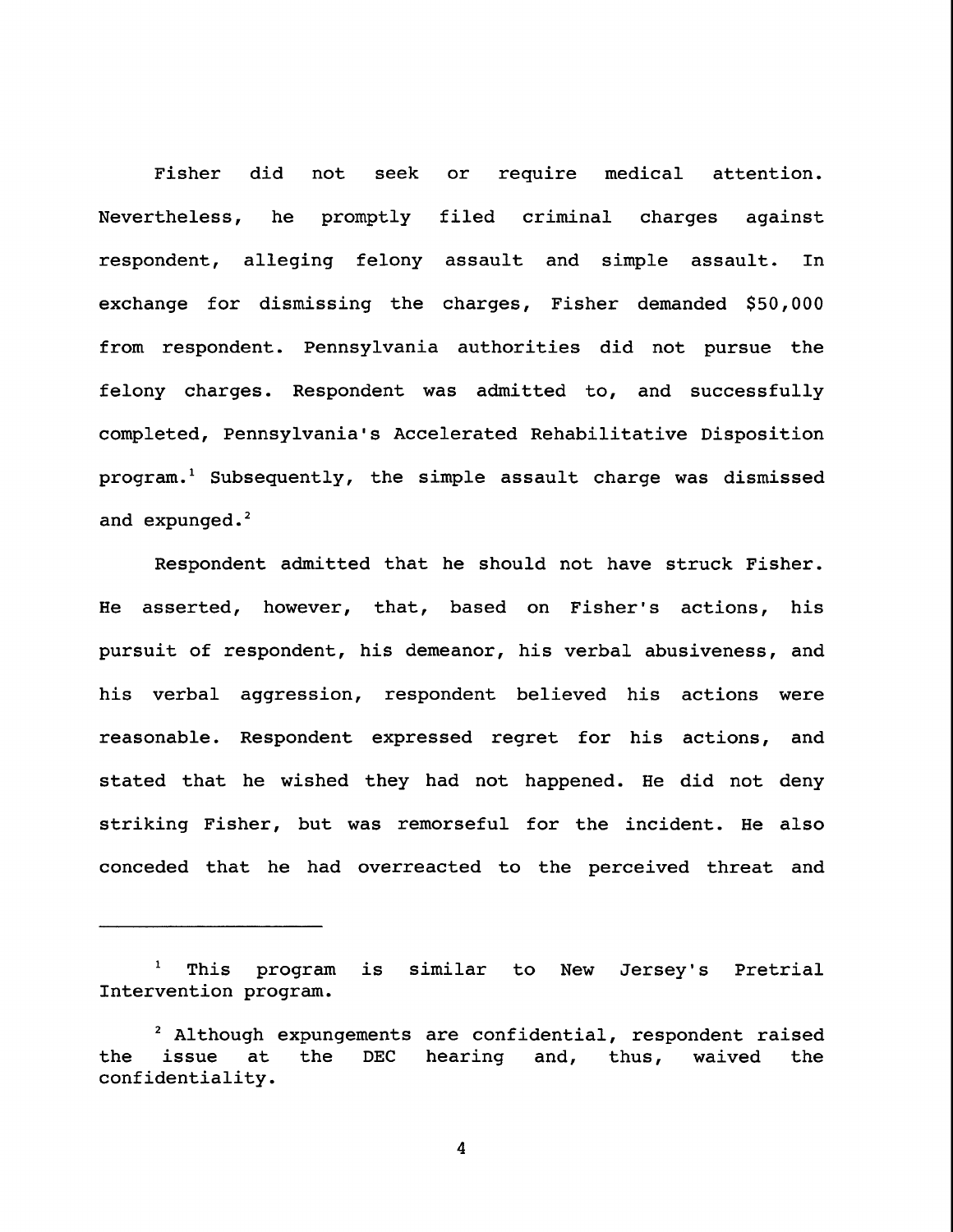believes that, in the future, he would not react in the same manner if confronted with a similar situation.

Respondent noted that, because of his altercation with Fisher, he has experienced significant consequences, personally and financially. He lost his position with White and Williams, was out of work for a period of time, lost Porsche and other clients, and suffered personal embarrassment and turmoil in his family and home life. He estimated that the incident cost him nearly \$250,000 in lost income.

In its presentation to the DEC hearing panel, the OAE noted respondent's four-year career as a Special Federal Agent with the Department of State Bureau of Diplomatic Security and his professional training in protective security operations and self-defense. He received various forms of security training, including how to react to security threats.

At the hearing before the DEC, respondent called Nancy Campbell, Esq., as a witness. She testified that she had experienced similar assaultive behaviors by Fisher in Pennsylvania. Campbell testified that Fisher had mistreated her in an almost identical fashion as he had respondent. She had been reduced to tears by his assaultive behavior. She testified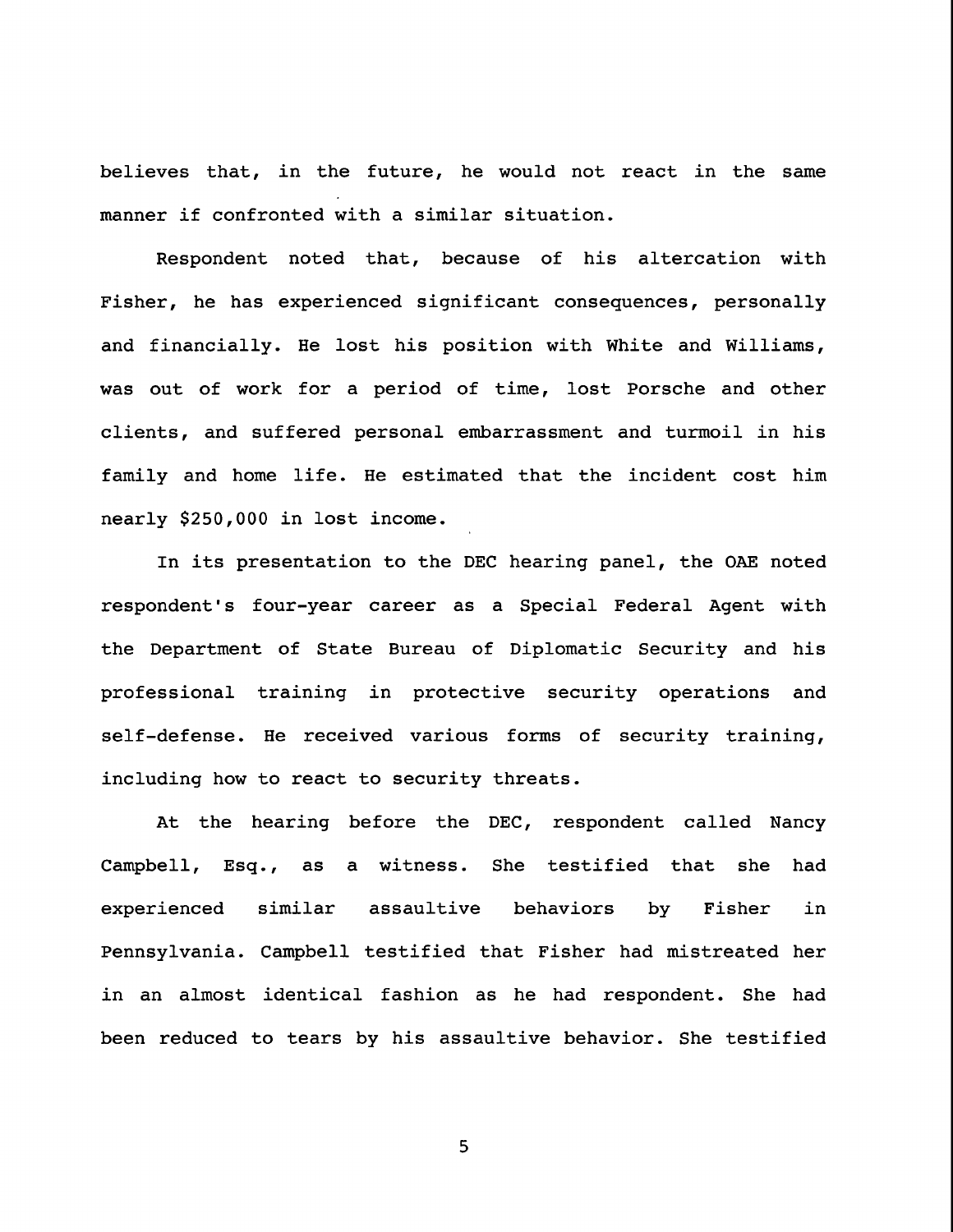that, had she been a male attorney, she would have probably "slugged" him.

Two members of the hearing panel (the panel chair and the public member) determined that the record lacked clear and convincing evidence of unethical conduct and that no discipline was warranted. In making its decision, the DEC noted that it did not have the benefit of Fisher's perspective. Fisher did not participate in this matter at any level. The panel chair and the public member, however, considered Campbell's testimony significant, if not dispositive.

The DEC determined that the security video footage was inconclusive and did not reflect much of the interaction between the two men. Without the benefit of testimony from Fisher or bystanders to the incident, the DEC believed that the OAE had not met its burden of proof. Rather, the majority noted, the only evidence presented supported the conclusion that Fisher is a bully, prone to outbursts and threatening behavior, that he was menacing and threatening to respondent and that, although respondent attempted to get away from Fisher, respondent eventually feared for his own safety.

Further, the DEC determined that an actionable assault was not reflected in the video, which showed a normal human being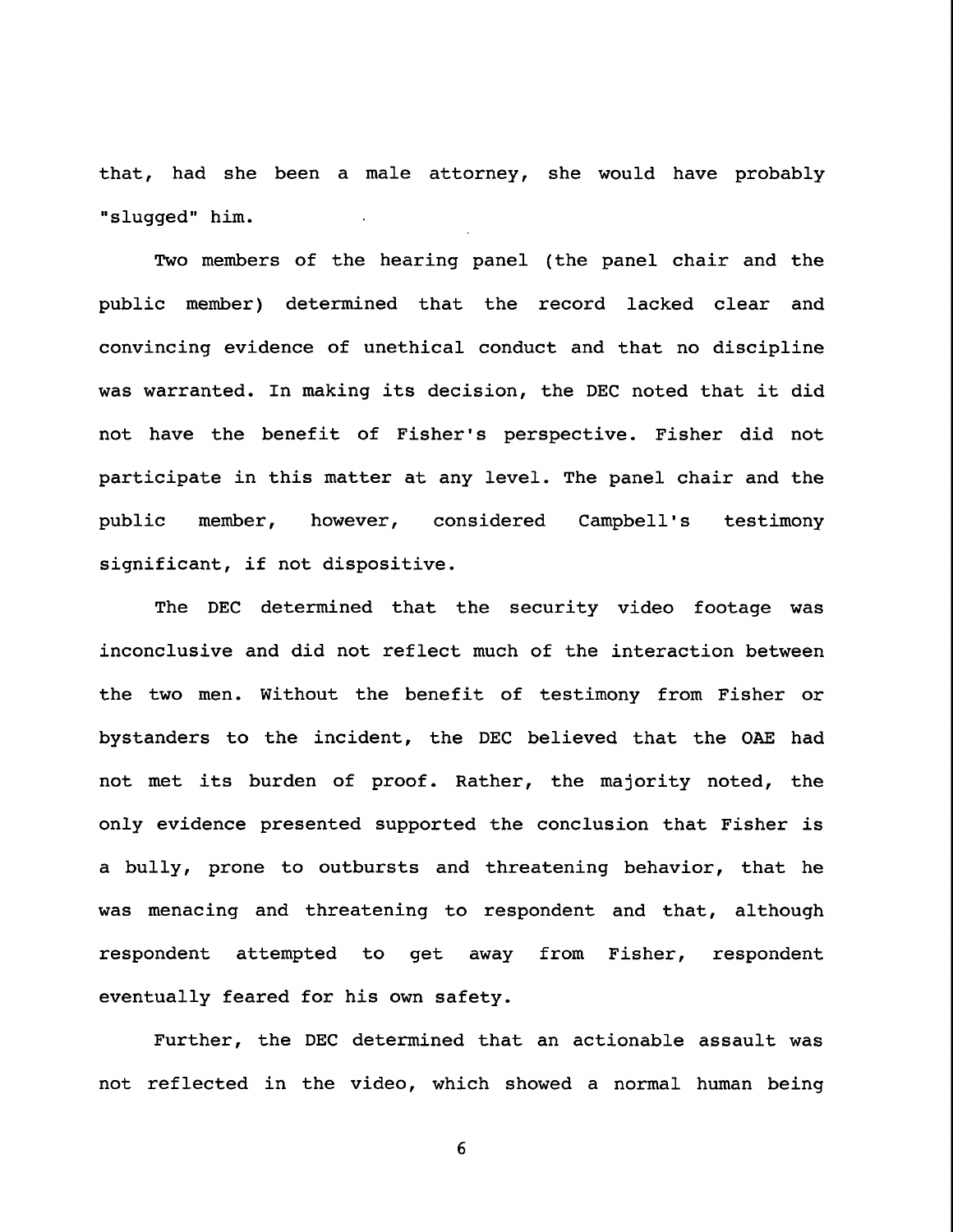who had been pushed beyond his limit and who had responded the way most normal men would respond.

The third panel member filed a dissent, finding that respondent had committed a criminal assault for which there was no excuse, and therefore, had violated RPC  $8.4(b)$ .

Following a de novo review of the record, we disagree with the DEC's finding that the record lacked clear and convincing evidence that respondent acted unethically.

Indeed, our review leads us to the conclusion that the record contains clear and convincing evidence that respondent violated RPC 8.4(b) and (d), by assaulting Fisher in the courthouse after a hearing in which they were adversaries.

Any misbehavior, private or professional, that reveals a lack of good character and integrity essential for an attorney constitutes a basis for discipline. In re LaDuca, 62 N.J. 133, 140 (1973). Whether the activity arises from a lawyer-client relationship or is wholly unrelated to the practice of law is immaterial. In re Suchanoff, 93 N.J. 226, 230 (1983); In re Franklin, 71 N.J. 425, 429 (1976). A criminal conviction is conclusive evidence of an attorney's guilt in disciplinary proceedings. In re Kinnear, 105 N.J. 391, 395 (1987). The lack of a criminal conviction or even an indictment for a crime,

 $\overline{7}$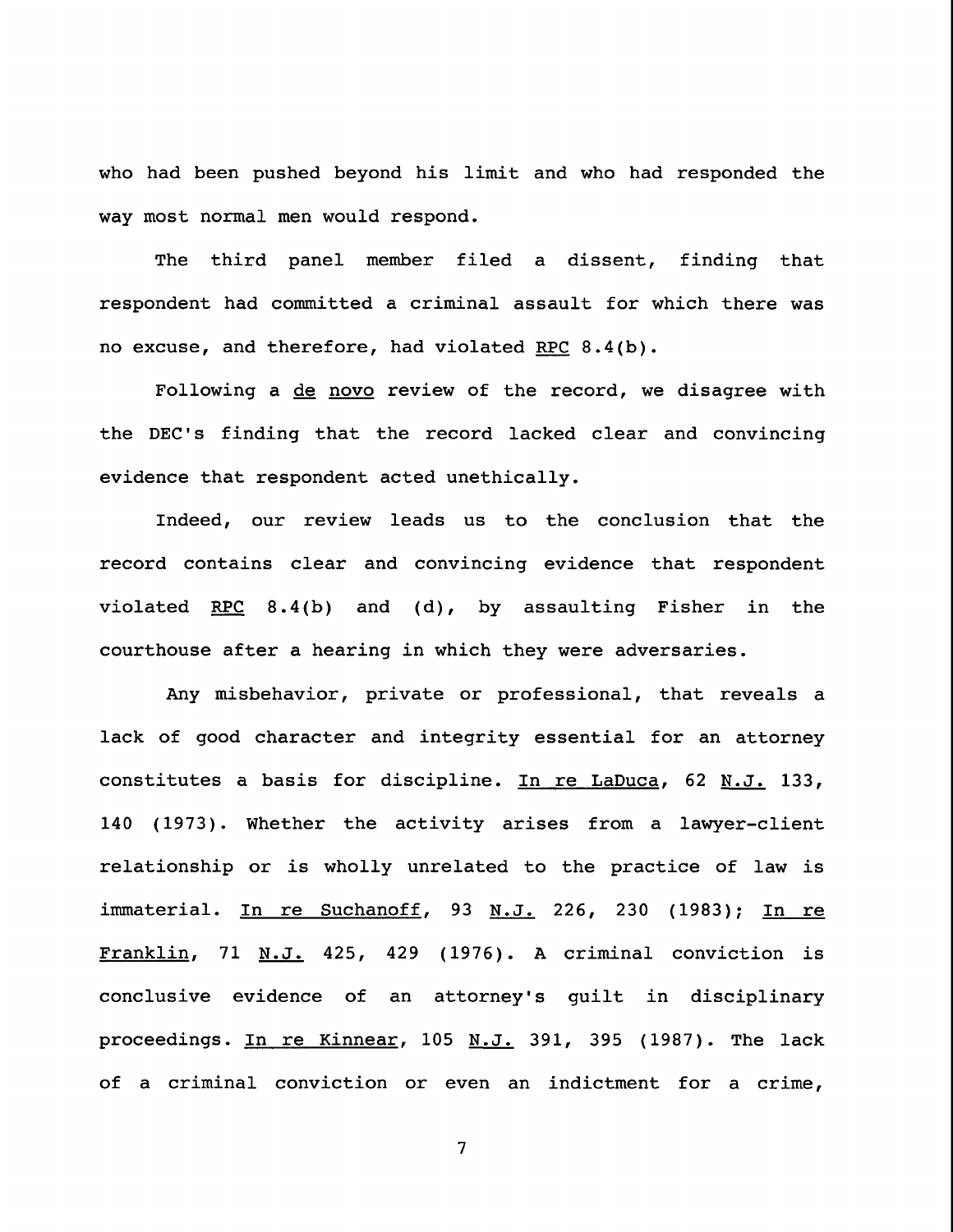however, is not a requirement for discipline to be imposed. In re Housbrouck, 140 N.J. 162, 166-67 (1995). Even an acquittal will not bar discipline from the same allegations. In re Rigolosi, 107 N.J. 192 (1987). Hence, in our view, an expungement, too, cannot preclude a finding that the underlying conduct violated the RPCs.

Although respondent was charged with simple assault, he successfully completed Pennsylvania's version of a pretrial intervention program and the charges were ultimately expunged. Notwithstanding the lack of conviction or any testimony to contradict respondent's depiction of the events as self-defense, the surveillance video submitted with the record speaks for itself. Respondent clearly assaulted Fisher. Despite his selfdefense claim, respondent never alleged that Fisher touched him. Yet, the video clearly depicted respondent violently throwing punches at Fisher as he drove Fisher against a wall. Respondent threw no fewer than three punches and ceased his assault only when bystanders intervened.

It is uncontested that Fisher was an unpleasant person and acted inappropriately. Indeed, had he been licensed to practice law in New Jersey, he likely would have faced significant discipline for his behavior. See, e.g., In re Stolz, 219 N.J.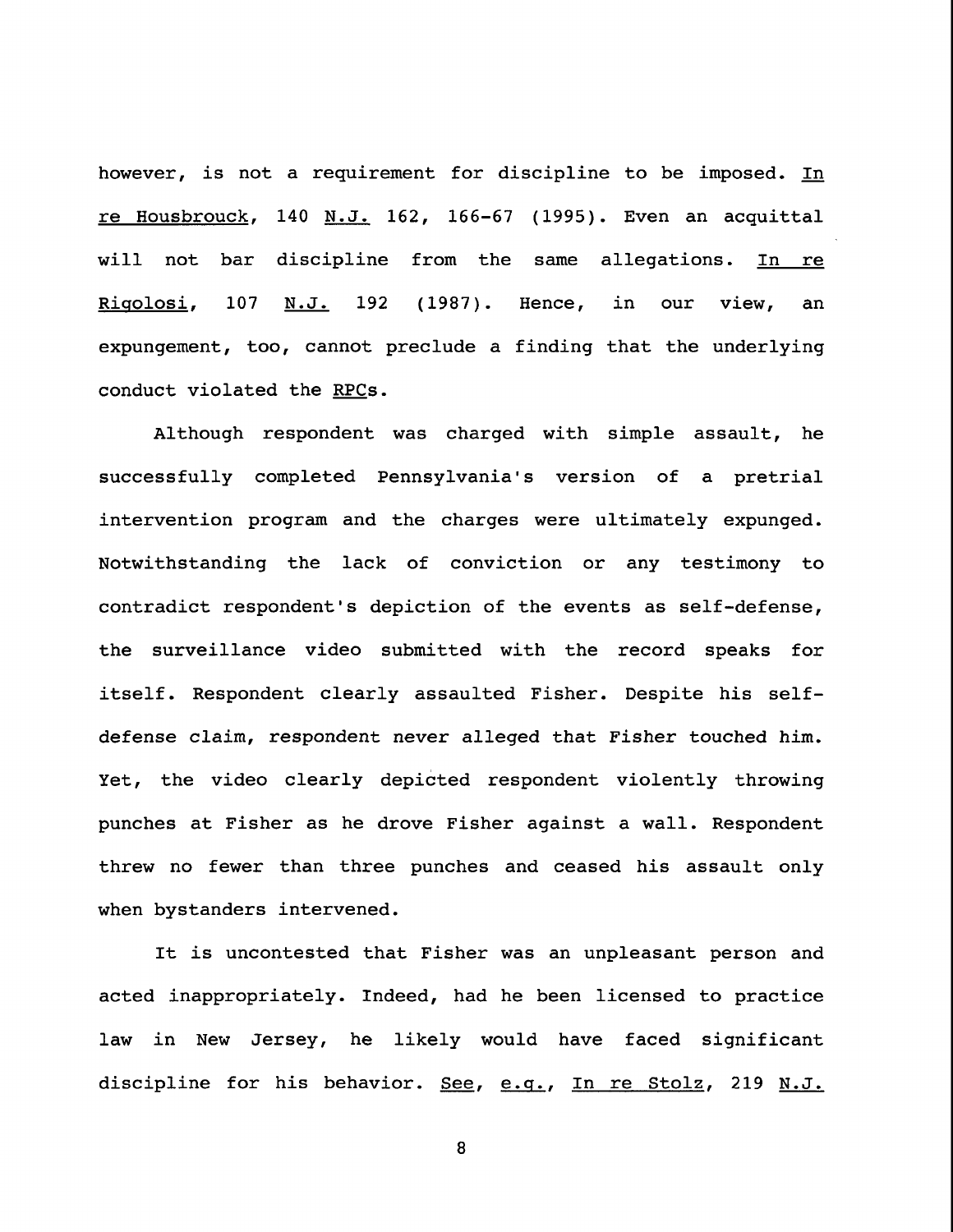123 (2014) (three-month suspension for attorney who made "sarcastic," "wildly inappropriate," and "discriminatory" comments to his adversary). Fisher's inappropriate and obnoxious conduct is not a justification, however, for anyone, especially another attorney in a courthouse, to assault another person. Respondent maintains that he felt he was in danger when he reached the top of the stairs with Fisher still pursuing and verbally assaulting him. Without more, we cannot accept that respondent acted with any sense of proportional response. Throwing multiple punches and driving Fisher up against a wall was well beyond the realm of an appropriate reaction. Respondent himself conceded that he overreacted to the perceived threat and that, given the same set of facts, he would not react in the same manner.

In support of its argument for discipline, the OAE cited In re McAlevy, 69 N.J. 349 (1976). In that case, the attorney was defending a police officer charged with official misconduct. McAlevy and the deputy attorney general (DAG) prosecuting the case began arguing in a side bar. McAlevy lodged physical threats against the DAG. On another occasion, McAlevy physically attacked the DAG and the two wrestled in the trial judge's chambers; the judge referred the case to the Court. McAlevy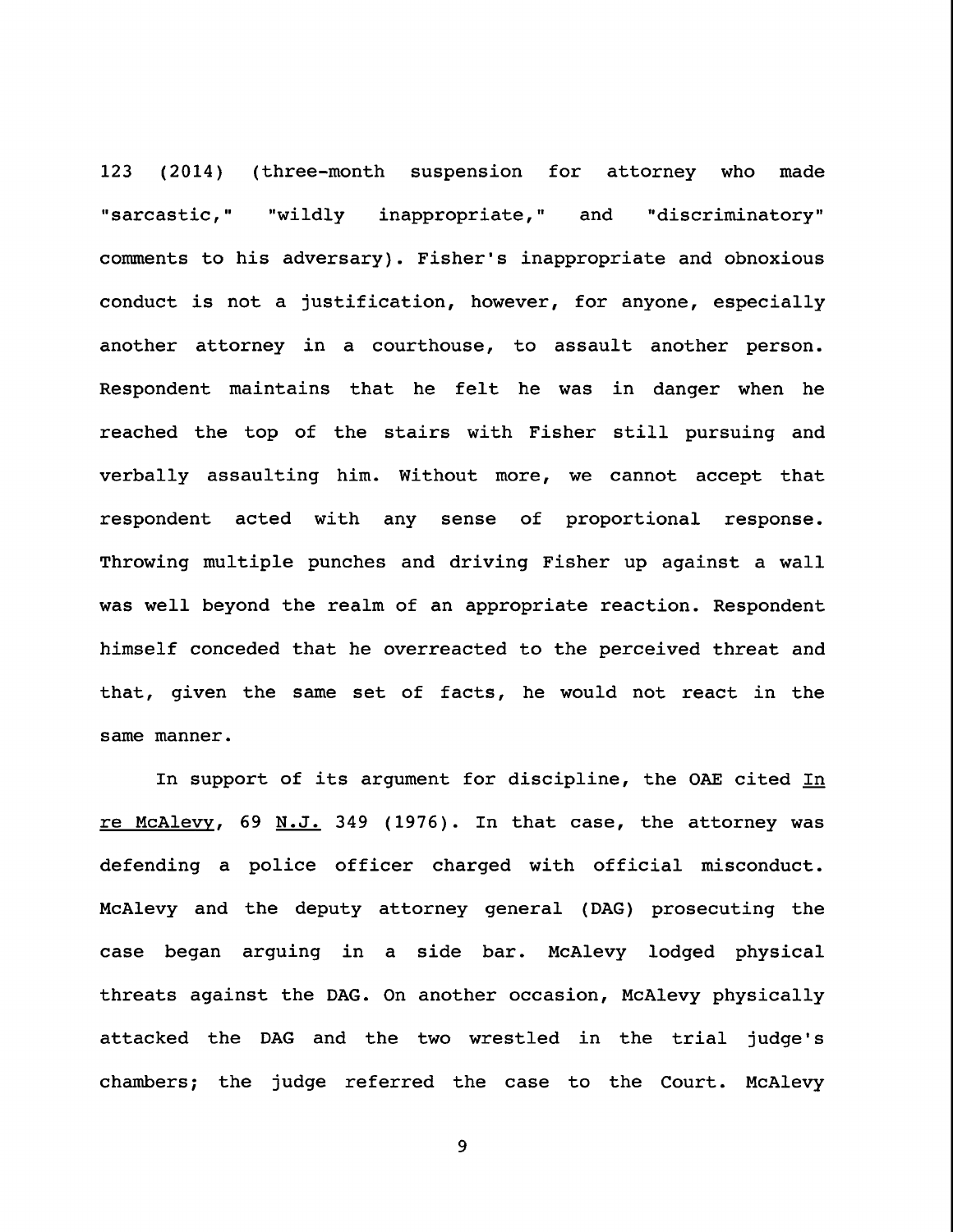eventually apologized and conceded that the DAG's instigating actions and comments, while mitigating factors, did not excuse his behavior. He gave assurances that he would not engage in another such altercation. The Court held that respondent's actions constituted a serious violation of the then applicable Code of Professional Responsibility. In re McAlevy, 69 N.J. at 349-351. The Court reprimanded McAlevy, warning him that similar episodes in the future would result in more drastic disciplinary action. Id. at 352.

In 1997, the Court decided In re Viqqiano, 153 N.J. 40 (1997), also cited by the OAE. Viggiano was involved in a minor traffic accident. In the Matter of Thomas J. Viqqiano, DRB 97- 112 (November 18, 1997) (slip op. at i). He exited his vehicle, walked to the other vehicle, where the female driver was still seated, and began striking her with a closed fist. Ibid. Police officers arrived at the scene and attempted to physically restrain the attorney and end his assault on the victim. Id. at 1-2. Rather than submit, the attorney began to push and kick the police officers. Id. at 2.

We voted to impose a three-month suspension on Viggiano and required him to submit proof of fitness to practice law, prior to reinstatement. Id. at 3. In our decision, we cautioned that,

I0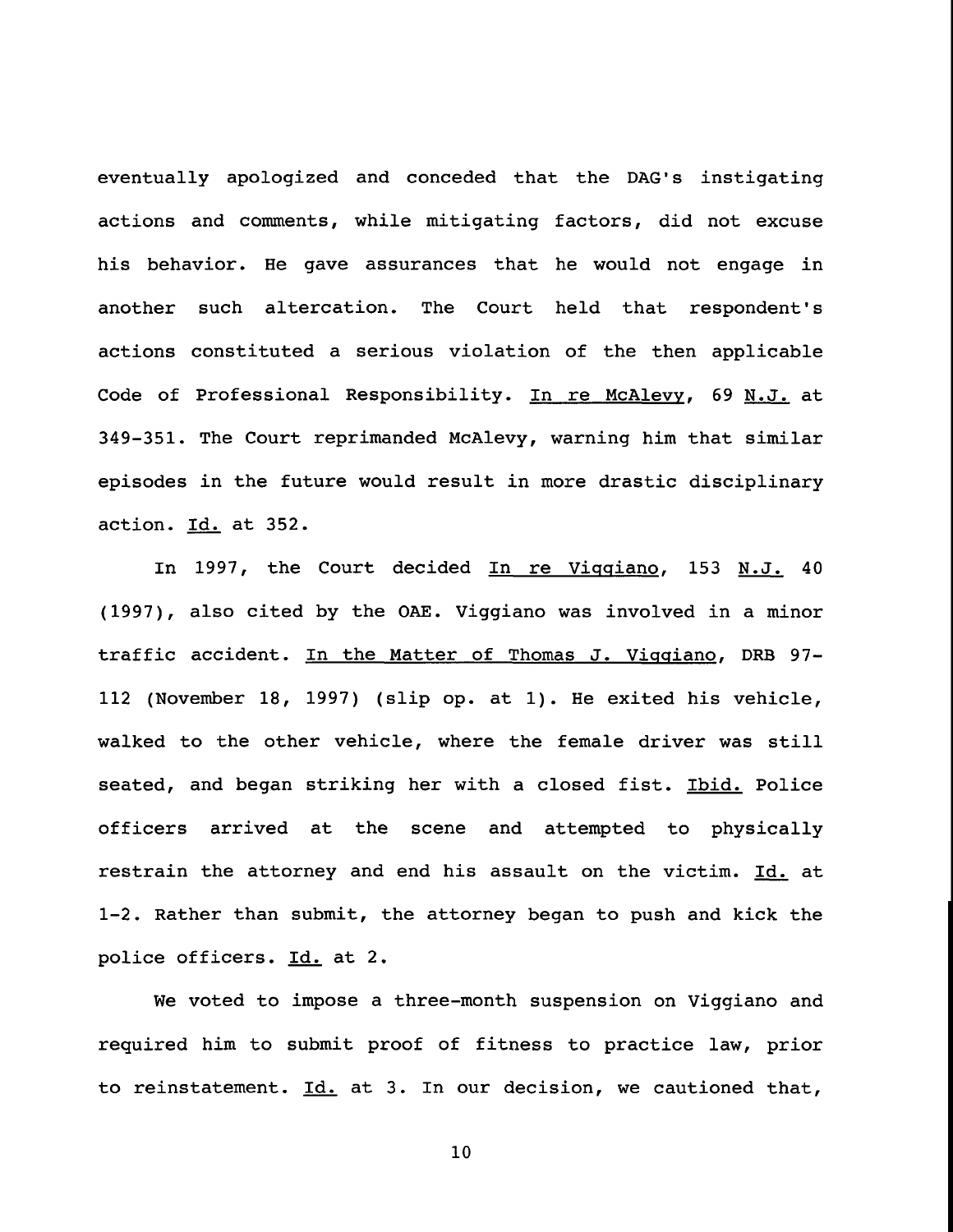"any act of violence committed by an attorney will not be tolerated." Ibid. Condemning the attorney's physical assault of the other motorist and the police, we determined that "[n]othing less than a suspension would be appropriate for this kind of violent behavior." Ibid. The attorney had no disciplinary history. Id. at 1. The Court agreed with our determination.

After Viqqiano, several cases involving attorneys who committed acts of violence resulted in terms of suspension. See, e.q., In re Bornstein, 187 N.J. 87 (2006) (six-month suspension for attorney who fell backward while walking up the stairs at a Boston train station and, inexplicably assaulted a doctor who broke respondent's fall and tried to assist him; the attorney began to choke the doctor and slammed his head several times against a Plexiglas® window, "causing the window to open") and In re Gibson, 185 N.J. 235 (2005) (one year suspension on a motion for reciprocal discipline for attorney who was involved in a bar fight in Pennsylvania, was arrested for disorderly conduct and public drunkenness, and spat on and hit a police officer upon being handcuffed; the attorney was convicted of aggravated assault, simple assault, and aggravated harassment of a police officer, as well as the summary offenses of disorderly conduct and public drunkenness).

Ii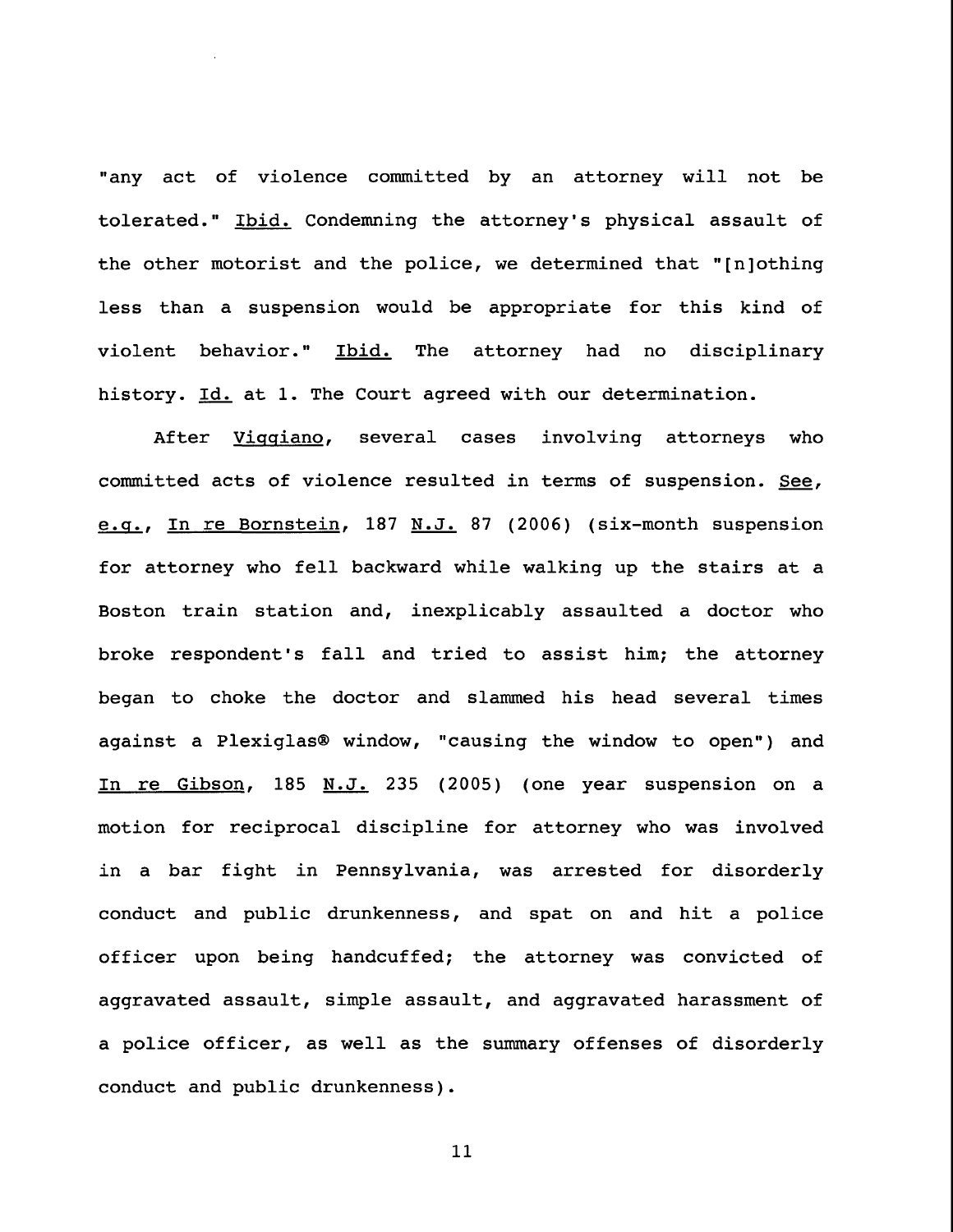In 2006, however, an attorney received a censure for his violent and assaultive behavior. In re Jacoby, 188 N.J. 384 (2006). There, during a domestic violence assault, the attorney choked his wife and threw her into two walls. In the Matter of Peter H. Jacoby, DRB 06-068 (June 6, 2006) (slip op. at 3). Because of his actions, his wife suffered a dislocated shoulder. Ibid. The attorney was charged with both an indictable-level aggravated assault and simple assault. Id. at 4.

The attorney eventually pleaded guilty to simple assault and was sentenced to a one-year period of probation, continued psychiatric treatment, and the imposition of statutory fines. Id. at 6. We determined that a suspension was the presumptive discipline in cases involving domestic violence. Id. at 13. Thus, despite Jacoby's claimed diagnosis of bi-polar and intermittent explosive disorders, we determined that a threemonth suspension was warranted. Id. at 15-17. The attorney had no disciplinary history. Id. at 2. The Court, however, disagreed with our determination and imposed a censure.

More recently, the Court decided In re Milita, 217 N.J. 19 (2014). There, the attorney became involved in a "road rage" altercation after he believed he was being improperly "tailgated." In the Matter of Martin J. Milita, Jr., DRB 13-159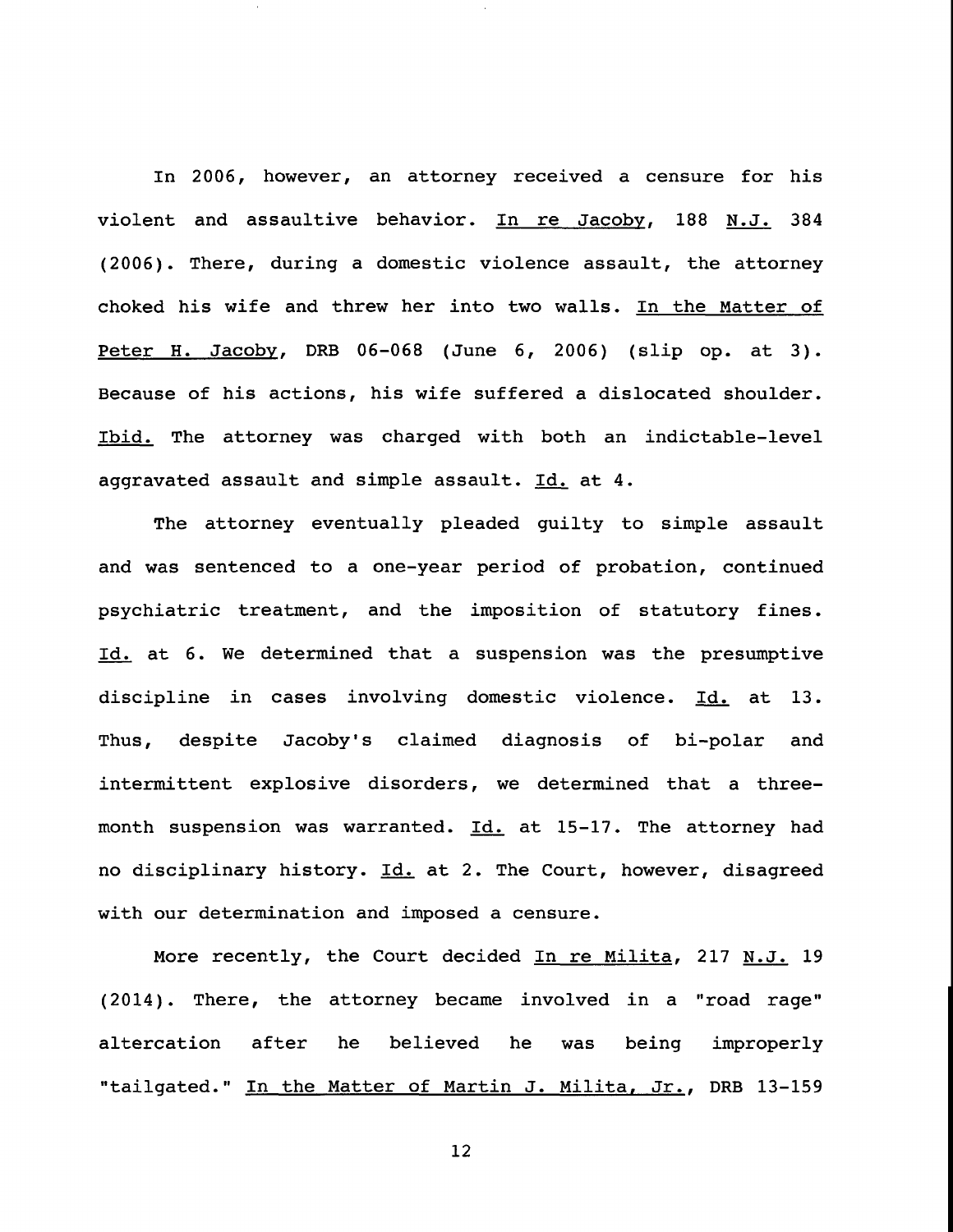(December 3, 2013) (slip op. at 2). The incident began with an exchange of hand gestures between the vehicles, but soon escalated when the attorney pulled over, partially emerged from his vehicle, and brandished a knife at the two young men in the other vehicle. Ibid. When the other vehicle drove by, Milita followed it through several towns, for approximately nine to twelve miles. Id. at 2-3. While following the young men, the attorney continued to brandish the knife. Id. at 3.

During the attorney's pursuit of the victims, they called the police, who instructed them to drive to a local hospital, where officers were waiting. Ibid. The attorney initially lied to the police, denying he had brandished a knife. Ibid. Later, he admitted having a knife, but claimed that his mechanic had given it to him to fix a problem with his vehicle. Ibid. The attorney ultimately entered a guilty plea to hindering apprehension, a disorderly persons offense, and two counts of harassment, petty disorderly persons offenses. Id. at 3, 6. The attorney was sentenced to three concurrent one-year periods of probation, 100 hours of community service, and the imposition of mandatory statutory fines. Id. at 6.

The OAE recommended that a three-month suspension be imposed on Milita. Id. at 7. Granting the OAE's motion for final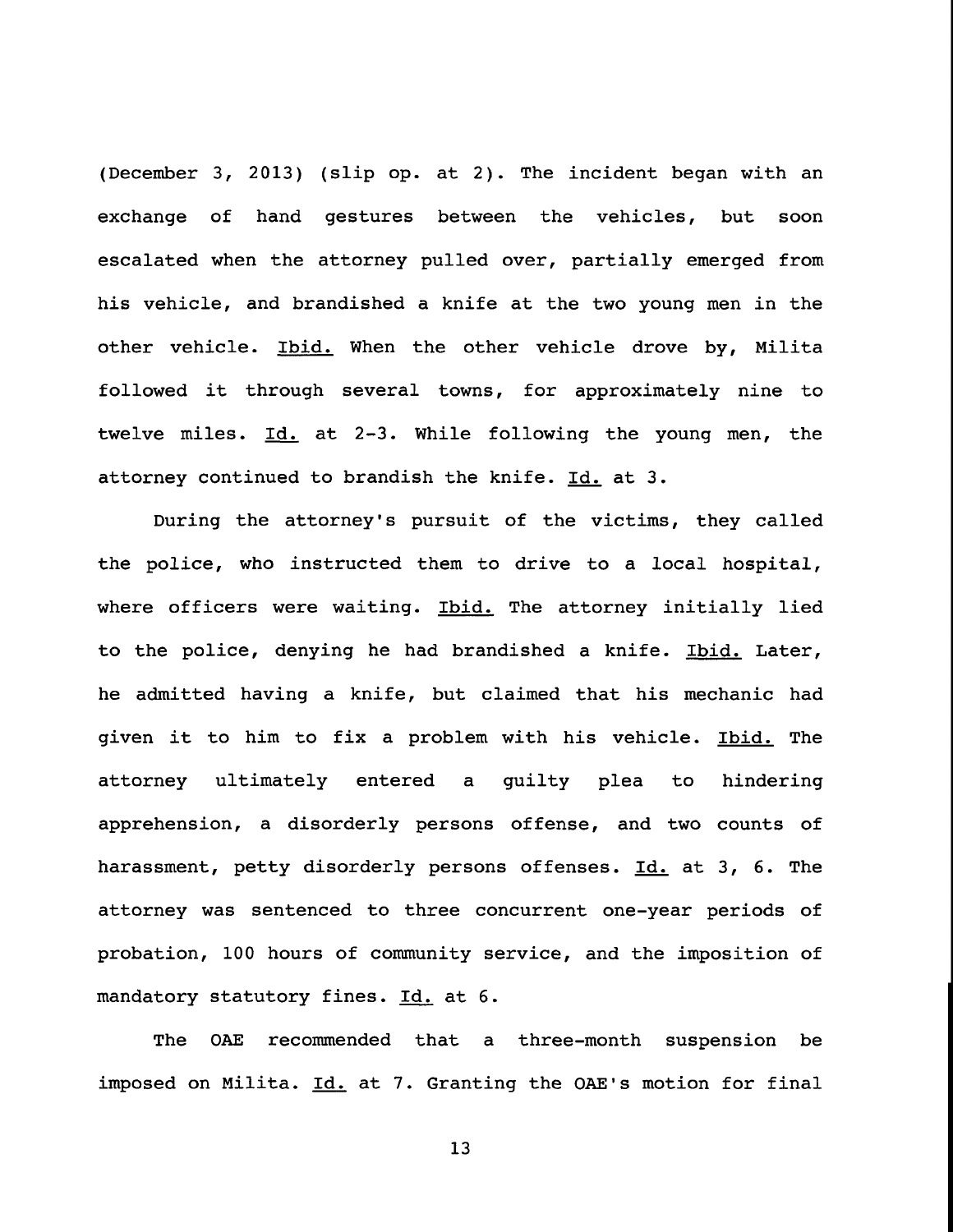discipline, we instead concluded that a censure was appropriate and required the attorney to continue treatment with a mental health professional until medically discharged. Id. at 8, 14. In determining a censure to be the proper discipline, we stressed the following factors: although the attorney's behavior was menacing, he had no physical contact with the occupants of the other vehicle; the attorney was receiving treatment for psychological and medical issues that contributed to his behavior; and the attorney was not engaged in the practice of law and, thus, the concern for protection of the public was reduced. Id. at 14. The attorney had no disciplinary history. Id. at 2. The Court agreed with our determination.

Simultaneously with our decision in the instant matter, we also issue a decision in In the Matter of Christopher J. Buckley, DRB 15-148 (December 15, 2015). There, the attorney negotiated a \$63 fee for a taxi ride from Manhattan to Jersey City. Upon arrival, he told the driver he did not have the money and needed to go to his apartment to get his ATM card. The driver locked the doors, keeping Buckley trapped in the back. He was released and started to walk away, but the cab driver followed. Buckley eventually spun around and punched the driver in the face, breaking his glasses and causing lacerations. We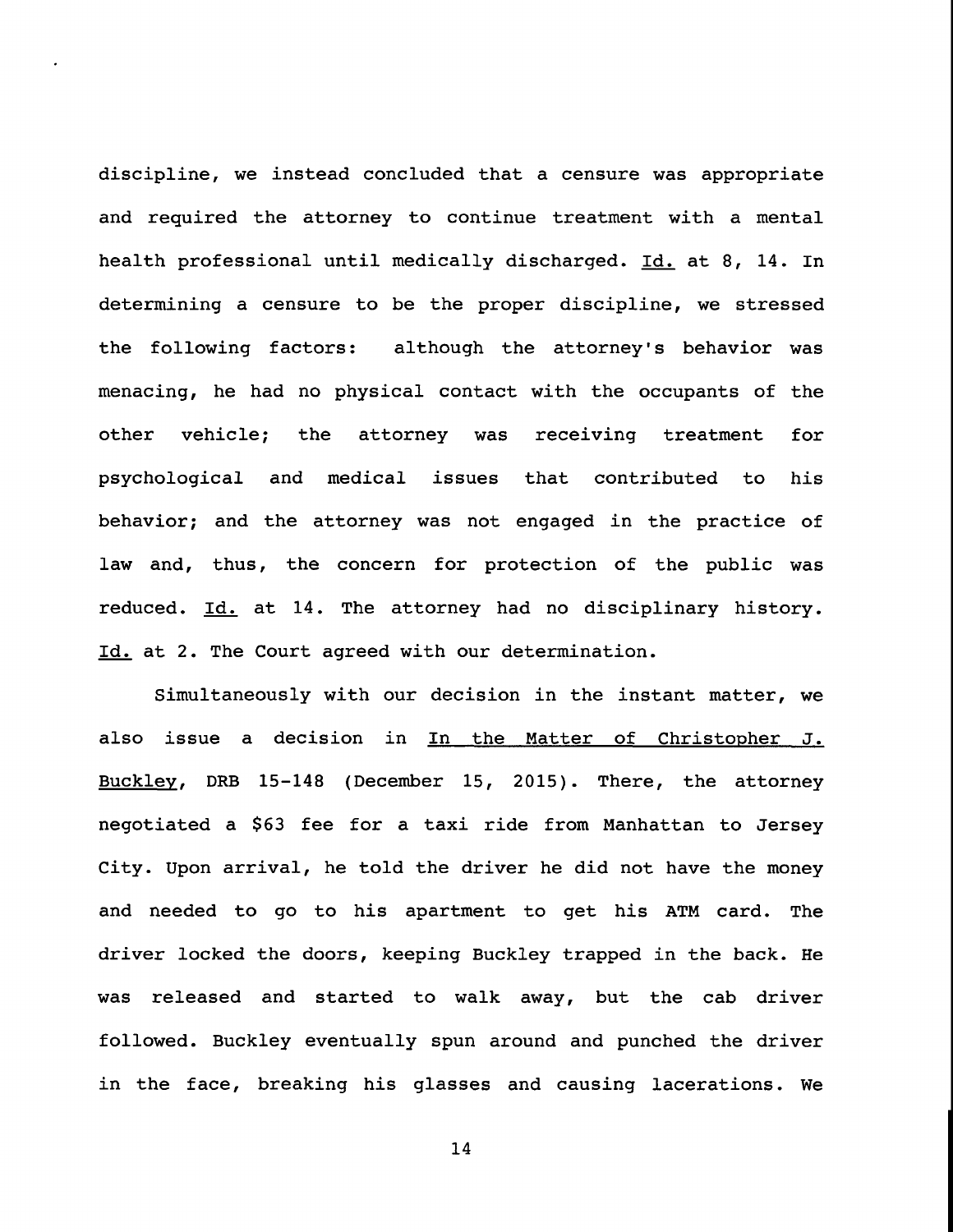determined that the facts in Buckley and prior case law illustrate that disciplinary cases involving violent conduct by attorneys require fact-sensitive considerations. Simply put, there is no typical or "baseline" measure of discipline for these cases and we should decline to declare one, such as was implied in Viqqiano. In 1997, Viqqiano had warned the bar that "any act of violence committed by an attorney will not be tolerated" and that "[n]othing less than a suspension" would likely be imposed for violent behavior. Declining to follow that implication, we voted to impose a censure on Buckley.

The instant matter, again, illustrates that a bright-line rule as alluded to in Vigqiano is inappropriate. First, when Viqqiano was decided, no quantum of discipline between a reprimand and a term of suspension existed. A censure became available only in 2002. Second, these cases are all factsensitive and, therefore, have a clear need for a case-by-case determination.

The behavior here, while egregious, is far less serious than the conduct in many assault cases. Nonetheless, significant discipline is warranted to protect the public by confirming to the bar that violence will not be tolerated, especially in a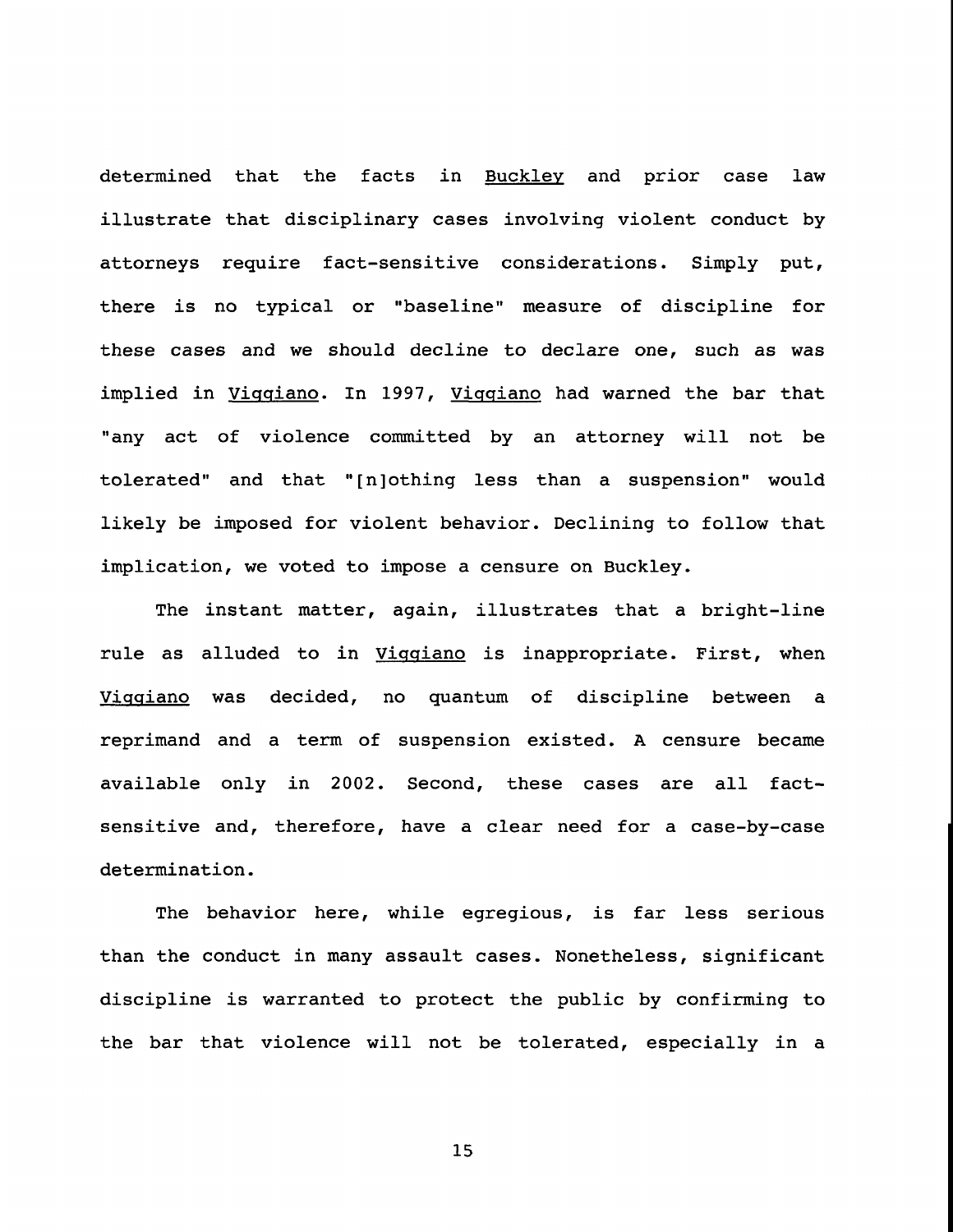courthouse where the public should feel safe in its pursuit of justice.

Respondent, through his attorney, argues that a dismissal is appropriate. The OAE proposed a censure as the appropriate quantum of discipline for respondent's misconduct.

We consider, in mitigation, that respondent has no history of discipline in New Jersey or Pennsylvania, he lost his job with White and Williams along with many of his clients because of this incident, and he suffered a great humiliation both professionally and personally. Further, this incident occurred four years prior to the date of the hearing below. More than five years have elapsed since the incident and the record does not address this delay.<sup>3</sup> Respondent has had no further encounters with the disciplinary system in New Jersey or Pennsylvania. Moreover, respondent was not subject to any disciplinary action in Pennsylvania in relation to this incident. He has shown great remorse and every indication is that this behavior was aberrational.

<sup>3</sup> Although the OAE filed the ethics grievance against respondent in 2010, the DEC hearing was not conducted until November 2014.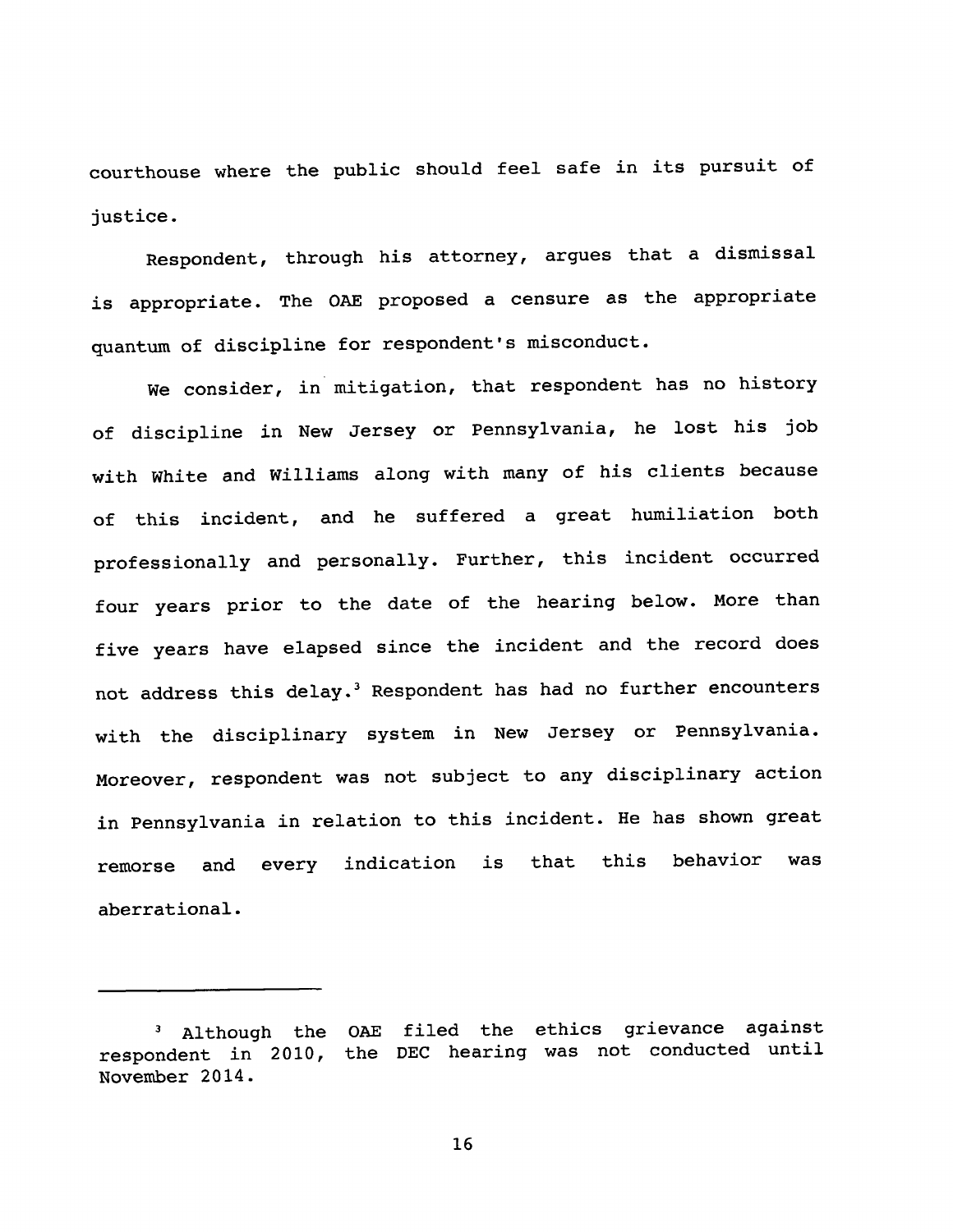Based on the foregoing, we determine to impose a censure, as in Buckley. In our view, a suspension will not provide any greater measure of protection to the public than would a censure.

Member Singer voted for an admonition, and filed a separate dissenting decision. Members Baugh and Clark did not participate.

We further determine to require respondent to reimburse the Disciplinary Oversight Committee for administrative costs and actual expenses incurred in the prosecution of this matter, as provided in  $R_$ . 1:20-17.

> Disciplinary Review Board Bonnie C. Frost, Chair

By:

Ellen Chief Counsel